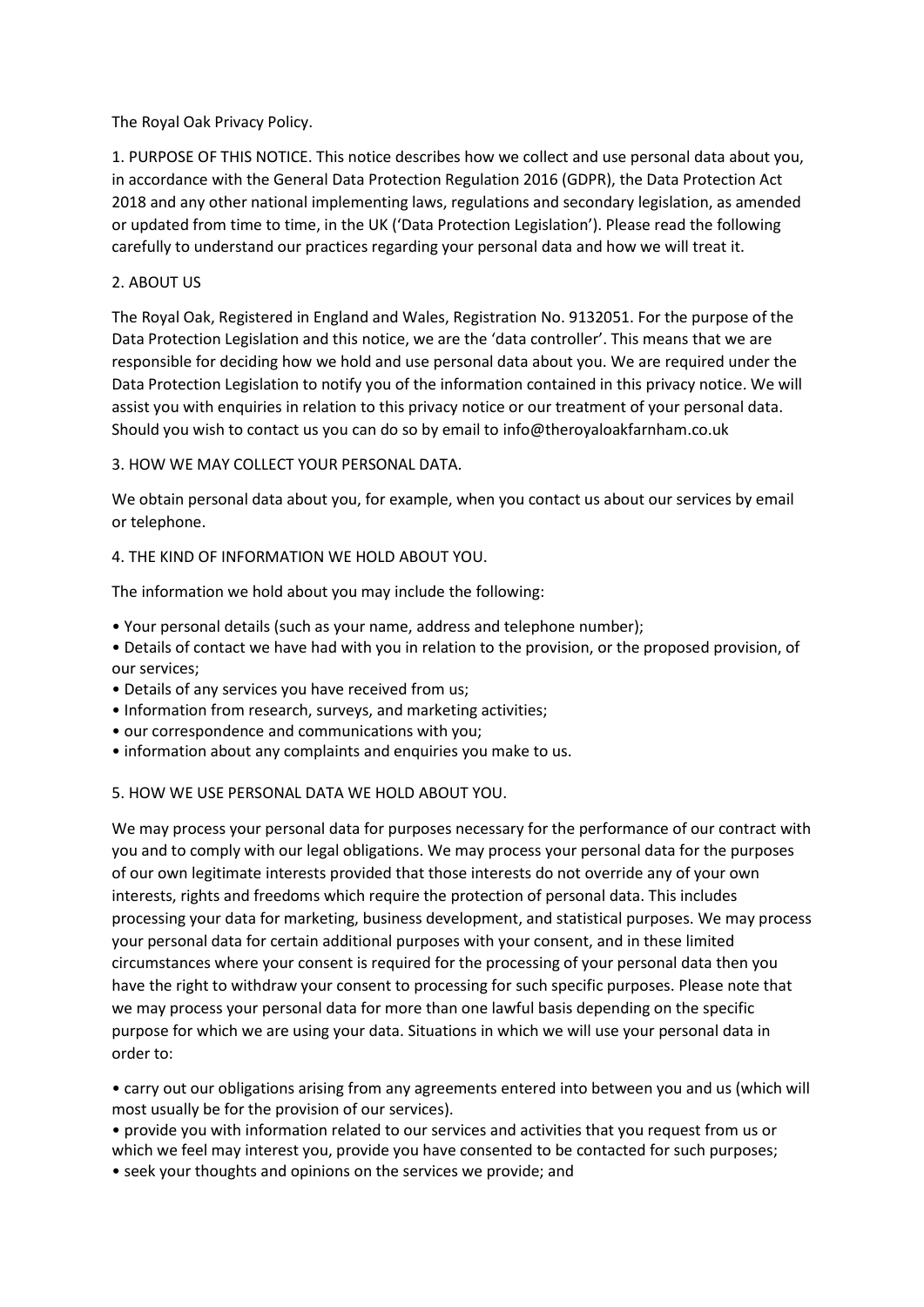• notify you about any changes to our services. If you refuse to provide us with certain information when requested, we may not be able to perform the contract we have entered into with you. Alternatively, we may be unable to comply with our legal or regulatory obligations. We may also process your personal data without your knowledge or consent, in accordance with this notice, where we are legally required or permitted to do so. Data retention. We will only retain your personal data for as long as is necessary to fulfil the purposes for which it is collected. When assessing what retention period is appropriate for your personal data, we take into consideration:

- the requirements of our business and the services provided;
- any statutory or legal obligations;
- the purposes for which we originally collected the personal data;
- the lawful grounds on which we based our processing;
- the types of personal data we have collected;
- the amount and categories of your personal data, and
- whether the purpose of the processing could reasonably be fulfilled by other means. Change of purpose.

Where we need to use your personal data for another reason, other than for the purpose for which we collected it, we will only use your personal data where that reason is compatible with the original purpose. Should it be necessary to use your personal data for a new purpose, we will notify you and communicate the legal basis which allows us to do so before starting any new processing.

6. DATA SHARING. Why might you share my personal data with third parties? We will share your personal data with third parties where we are required by law, where it is necessary to administer the relationship between us or where we have another legitimate interest in doing so. Which thirdparty service providers process my personal data? The following activities are carried out by thirdparty service providers: IT [and cloud] services and professional advisory services. We may also need to share your personal data with a regulator or to otherwise comply with the law. All of our thirdparty service providers are required to take commercially reasonable and appropriate security measures to protect your personal data. We only permit our third-party service providers to process your personal data for specified purposes and in accordance with our instructions. We may share your personal data with other third parties, for example in the context of the possible sale or restructuring of the business.

7. TRANSFERRING PERSONAL DATA OUTSIDE THE EUROPEAN ECONOMIC AREA (EEA). We will not transfer your personal data outside of the EEA without your expressed consent.

8. DATA SECURITY. We have put in place commercially reasonable and appropriate security measures to prevent your personal data from being accidentally lost, used or accessed in an unauthorised way, altered or disclosed. In addition, we limit access to your personal data to those employees, agents, contractors and other third parties who have a business need to know. They will only process your personal data on our instructions, and they are subject to a duty of confidentiality. We have put in place procedures to deal with any suspected data security breach and will notify you and any applicable regulator of a suspected breach where we are legally required to do so.

9. RIGHTS OF ACCESS, CORRECTION, ERASURE, AND RESTRICTION. Your duty to inform us of changes. It is important that the personal data we hold about you is accurate and current. Should your personal information change, please notify us of any changes of which we need to be made aware by contacting us. Your rights in connection with personal data. Under certain circumstances, by law you have the right to:

• Request access to your personal data. This enables you to receive details of the personal data we hold about you and to check that we are processing it lawfully;